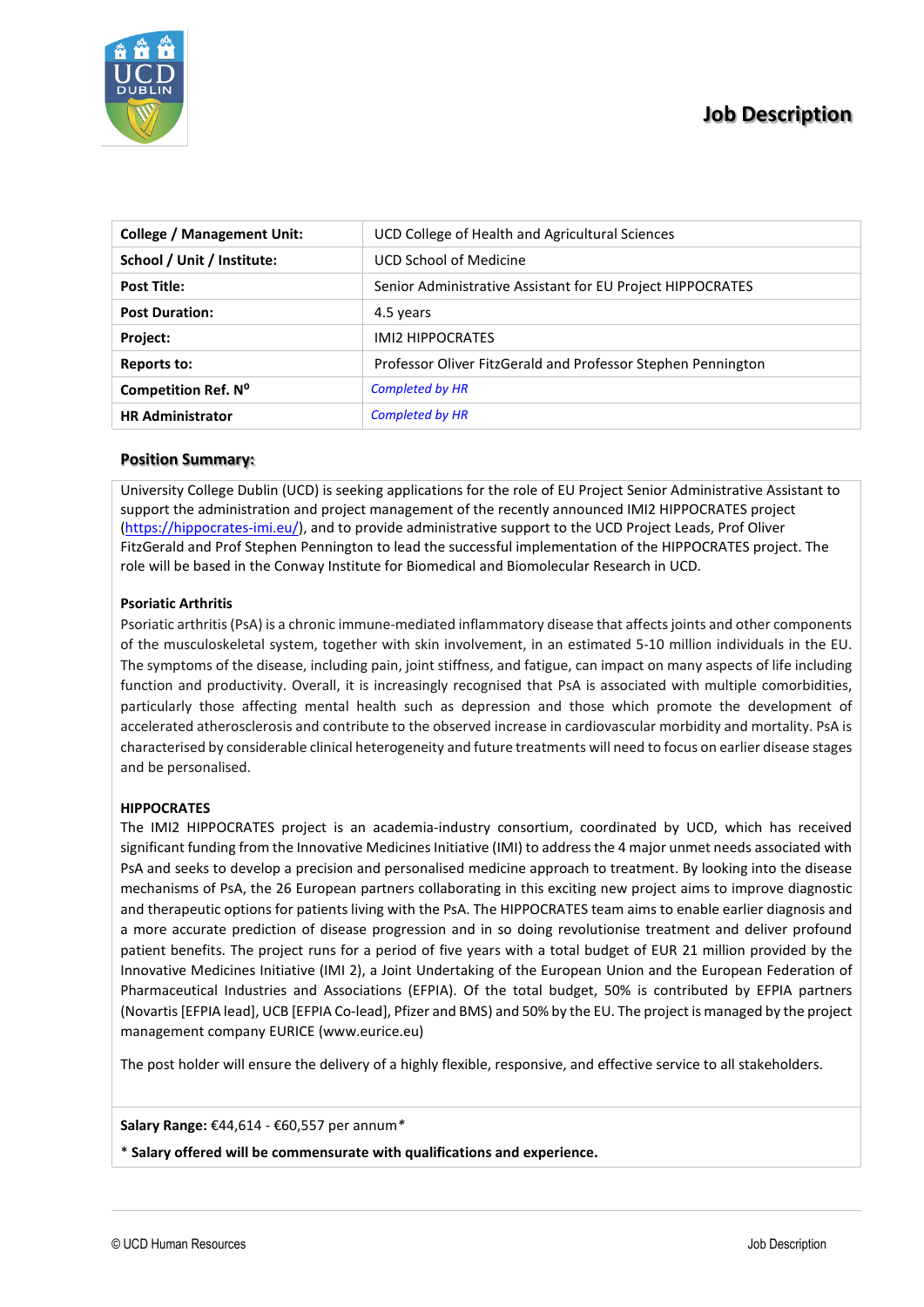# **Principal Duties and Responsibilities:**

Although the post-holder may be asked to take on other responsibilities as required during the development and implementation of HIPPOCRATES project, the role has the following core remits:

## **Strategic and Research Management responsibilities include:**

- Support UCD Project Leads in their liaison with project management team in EURICE on administrative and legal matters.
- Support the UCD Project leads in the coordination of the research activities and capture of research outputs.
- Oversee and facilitate all local aspects regarding management of IMI2 HIPPOCRATES project including governance, grant management, IP/commercial management, research dissemination and internal/external communications.
- Support the UCD Project leads on strategic planning to achieve short-term goals while keeping sight of the IMI2 HIPPOCRATES project long-term vision, mission and future sustainability.
- Liaise with the UCD Research EU office.

# **Administrative, Grant and Data Management responsibilities include:**

- Oversee the daily functioning of IMI2 HIPPOCRATES via UCD-based project management and administration
- Work with EURICE to establish, coordinate, and maintain a schedule for all project meetings, review meetings, events, workshops, information sharing, website and dissemination with the support of the UCD Project leads, HET and all project partners.
- Support the management of key stakeholder relationships at all levels and where appropriate by acting as the UCD point of contact for them.
- Work with UCD Project lets to edit inputs for the periodic and final reports and contribute to the review and submission of scientific deliverables.
- As may be required, provide administrative support to other academic and clinical partners.

## **Financial and Legal Management responsibilities include:**

- Provide financial oversight of the UCD component of the budget and in conjunction with UCD finance office oversee financial transfers and reporting.
- Ensure that UCD project expenditure is compliant with the Grant Agreement.
- Oversee UCD component of legal obligations in line with the Consortium Agreement and Research Agreements etc. in conjunction with the consortium partners, relevant legal teams, and Nova UCD.
- Support the amendments to the Grant Agreement and Consortium Agreement as required.

## **Communication & Dissemination responsibilities include:**

- Point of contact for all external UCD based queries/communication for the project.
- Facilitate IMI2 HIPPOCRATES project work in Communications, Dissemination and Public and Patient Research Partner (PRP) Involvement.
- Facilitate the promotion and dissemination of IMI2 project research outputs. Work with EURICE to maintain an internal database of all HIPPOCRATES communication, dissemination, and publications.

## **Administrative Support**

Provide comprehensive administrative support for the UCD Project leads including:

- Drafting agendas, minute taking, document and presentation. preparation and distribution, together with following up on actions as required.
- Maintaining and managing UCD Project leads' appointments and diaries.
- Assisting with UCD Project leads' travel arrangements.